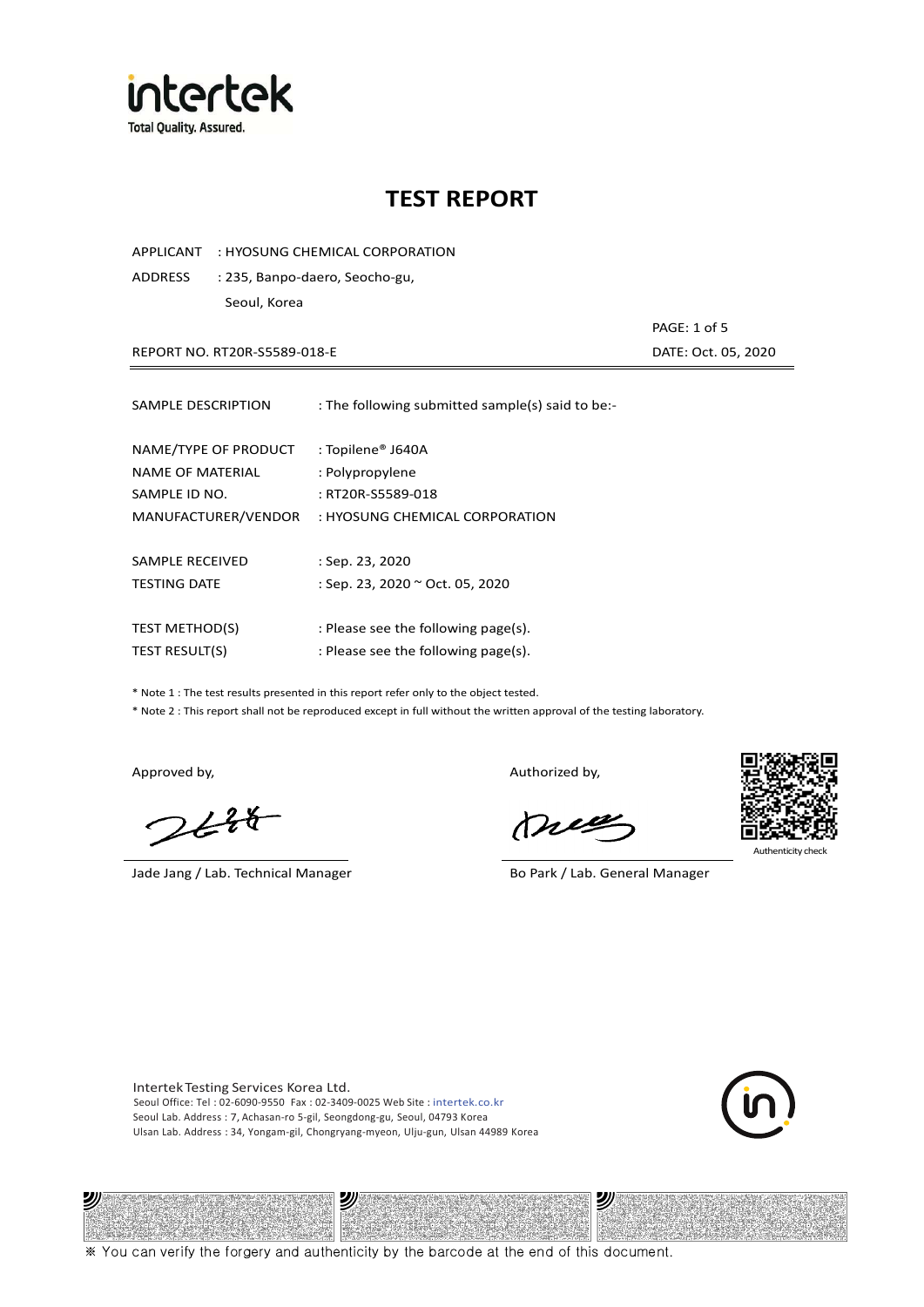

REPORT NO. RT20R-S5589-018-E DATE: Oct. 05, 2020

PAGE: 2 of 5

SAMPLE ID NO. : RT20R-S5589-018 SAMPLE DESCRIPTION : Topilene® J640A

TEST ITEM TEST IN TEST METHOD NOLL RESULT Cadmium (Cd) ㎎/㎏ With reference to IEC 62321-5 Edition 1.0 : 2013, by acid digestion and determined by ICP-OES 0.5 N.D. Lead (Pb)  $\log/kg$   $\log kg$  and digestion and  $\log k$  superiority of  $\log k$  or  $\log k$  5  $\log k$  N.D. Mercury (Hg) ㎎/㎏ With reference to IEC 62321-4 Edition 1.0 : 2013, by acid digestion and determined by ICP-OES 2 N.D. Hexavalent Chromium (Cr<sup>6+</sup>) | mg/kg With reference to IEC 62321-7-2 Edition 1.0 : 2017, by alkaline/toluene digestion and determined by UV-VIS Spectrophotometer 8 N.D. Polybrominated Biphenyl (PBBs) Monobromobiphenyl ng/kg With reference to Pentabromobiphenyl mg/kg IEC 62321-6 Edition 1.0 : 2015, 5 N.D. Hexabromobiphenyl | <sub>mg/kg</sub> | by solvent extraction and | 5 | N.D. determined by GC/MS 5 N.D. Dibromobiphenyl ㎎/㎏ 5 N.D. Tribromobiphenyl and ma/kg 5 N.D. Tetrabromobiphenyl mg/kg N/ith reference to 5 N.D. Heptabromobiphenyl  $\log kq$  determined by GC/MS  $\vert$  5 N.D. Octabromobiphenyl ng/kg 5 N.D. Nonabromobiphenyl mg/kg 5 N.D. Decabromobiphenyl ng/kg 5 N.D. Polybrominated Diphenyl Ether (PBDEs) Monobromodiphenyl ether ng/kg With reference to Pentabromodiphenyl ether  $\parallel$  mg/kg  $\parallel$  IEC 62321-6 Edition 1.0 : 2015,  $\parallel$  5 N.D. by solvent extraction and determined by GC/MS 5 N.D. Dibromodiphenyl ether  $\vert$  mg/kg  $\vert$  5 N.D. Tribromodiphenyl ether and mg/kg contact the method of the state of the N.D. Tetrabromodiphenyl ether | mg/kg With reference to 5 | N.D. Hexabromodiphenyl ether  $\vert$  mg/kg  $\vert$  by solvent extraction and  $\vert$  5 N.D. Heptabromodiphenyl ether ㎎/㎏ 5 N.D. Octabromodiphenyl ether ng/kg 1 mg/kg 5 N.D. Nonabromodiphenyl ether ng/kg 5 N.D. Decabromodiphenyl ether  $\vert$  mg/kg  $\vert$  5 N.D.

Tested by : Jooyeon Lee, Seulgi Park, Jessica Kang

Notes : mg/kg = ppm = parts per million < = Less than

N.D. = Not detected ( <MDL )

MDL = Method detection limit

Intertek Testing Services Korea Ltd. Seoul Office: Tel : 02-6090-9550 Fax : 02-3409-0025 Web Site : intertek.co.kr Seoul Lab. Address : 7, Achasan-ro 5-gil, Seongdong-gu, Seoul, 04793 Korea Ulsan Lab. Address : 34, Yongam-gil, Chongryang-myeon, Ulju-gun, Ulsan 44989 Korea

沙



沙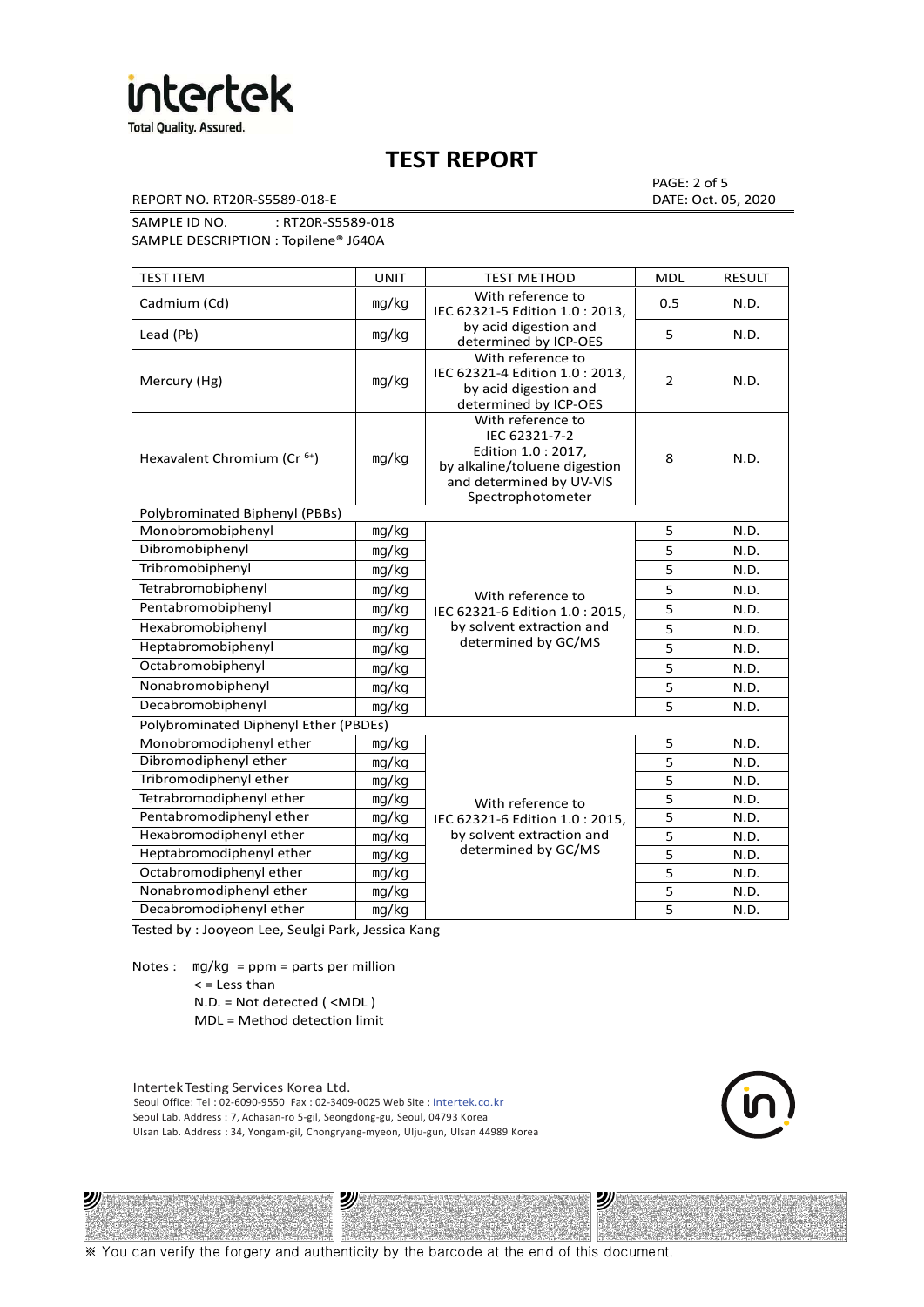

REPORT NO. RT20R-S5589-018-E DATE: Oct. 05, 2020

PAGE: 3 of 5

SAMPLE ID NO. : RT20R-S5589-018 SAMPLE DESCRIPTION : Topilene® J640A

| <b>TEST ITEM</b>                     | CAS NO.       | <b>UNIT</b> | <b>TEST METHOD</b>                                      | <b>MDL</b> | <b>RESULT</b> |
|--------------------------------------|---------------|-------------|---------------------------------------------------------|------------|---------------|
| Dibutyl phthalate<br>(DBP)           | $84 - 74 - 2$ | mq/kg       | With reference to<br>IEC 62321-8<br>Edition 1.0 : 2017, | 50         | N.D.          |
| Di(2-ethylhexyl) phthalate<br>(DEHP) | 117-81-7      | mg/kg       |                                                         | 50         | N.D.          |
| Benzyl butyl phthalate<br>(BBP)      | 85-68-7       | mg/kg       | by solvent extraction<br>and determined by<br>GC/MS     | 50         | N.D.          |
| Diisobutyl phthalate<br>(DIBP)       | $84 - 69 - 5$ | mg/kg       |                                                         | 50         | N.D.          |

Tested by : Jessica Kang

Notes :  $mq/kg = ppm = parts per million$  $<$  = Less than N.D. = Not detected ( <MDL ) MDL = Method detection limit

\* View of sample as received;-

沙



Intertek Testing Services Korea Ltd. Seoul Office: Tel : 02-6090-9550 Fax : 02-3409-0025 Web Site : intertek.co.kr Seoul Lab. Address : 7, Achasan-ro 5-gil, Seongdong-gu, Seoul, 04793 Korea Ulsan Lab. Address : 34, Yongam-gil, Chongryang-myeon, Ulju-gun, Ulsan 44989 Korea

沙



沙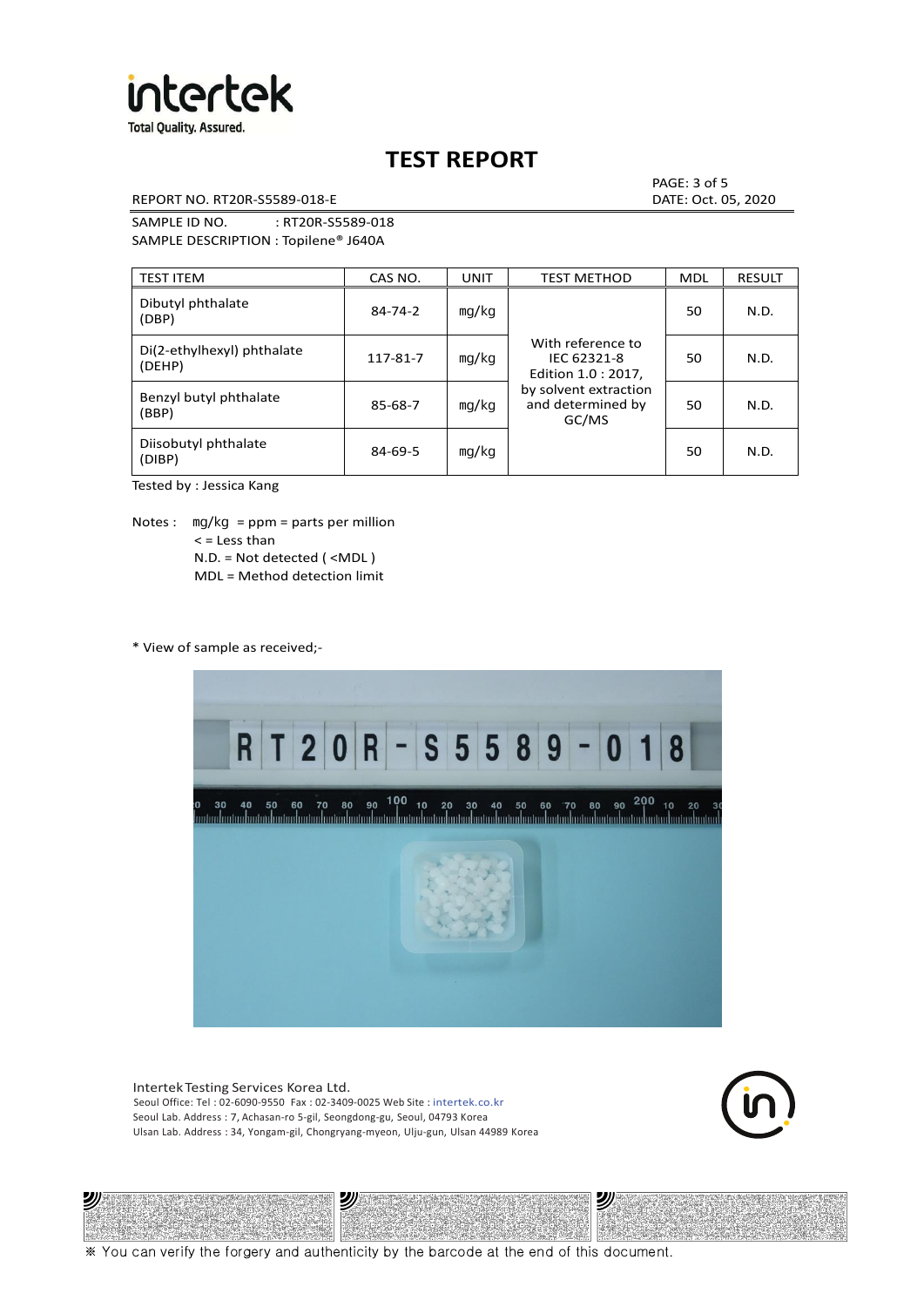

**Total Quality. Assured.** 

## **TEST REPORT**

REPORT NO. RT20R-S5589-018-E DATE: Oct. 05, 2020

PAGE: 4 of 5

SAMPLE ID NO. : RT20R-S5589-018 SAMPLE DESCRIPTION : Topilene® J640A



| *1 : List of appropriate acid : |                                                                     |
|---------------------------------|---------------------------------------------------------------------|
| Material                        | Acid added for digestion                                            |
| Polymers                        | $HNO3$ , HCl, HF, H <sub>2</sub> O <sub>2</sub> , H3BO <sub>3</sub> |
| Metals                          | $HNO3$ . HCl. HF                                                    |
| Electronics                     | $HNO3$ , HCl, H <sub>2</sub> O <sub>2</sub> , HBF <sub>4</sub>      |

\*2 : The samples were dissolved totally by pre-conditioning method according to above flow chart.

Intertek Testing Services Korea Ltd. Seoul Office: Tel : 02-6090-9550 Fax : 02-3409-0025 Web Site : intertek.co.kr Seoul Lab. Address : 7, Achasan-ro 5-gil, Seongdong-gu, Seoul, 04793 Korea Ulsan Lab. Address : 34, Yongam-gil, Chongryang-myeon, Ulju-gun, Ulsan 44989 Korea

沙

沙



沙